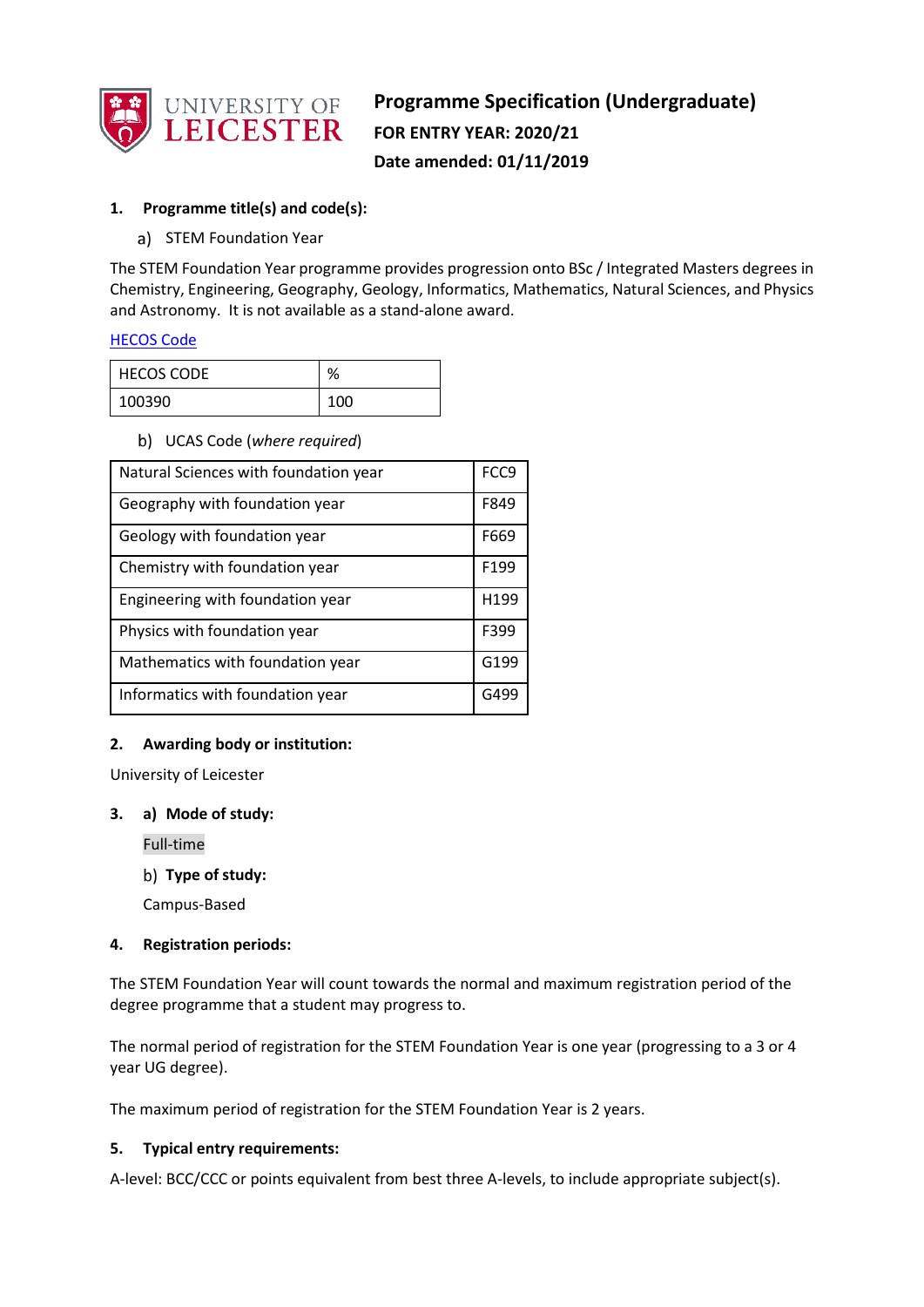BTEC Diploma: DDM in an appropriate scientific or engineering discipline.

Access to HE courses in Science and Engineering: 45 L3 credits, including 24 at Distinction.

The STEM Foundation Year is designed to provide a route to higher education for applicants who do not have the right entry requirements for first year entry of the undergraduate programmes.

### **6. Accreditation of Prior Learning:**

Not applicable

#### **7. Programme aims:**

The programme aims to:

- Develop the professional attributes and study skills that will equip students to thrive in a undergraduate degree programme and beyond
- Enable students to progress to an appropriate undergraduate programme through the acquisition of discipline specific knowledge at the required standard

#### **8. Reference points used to inform the programme specification:**

- UK Quality Code for Higher Education
- University Learnin[g Strategy](https://www2.le.ac.uk/offices/sas2/quality/learnteach)
- [University Assessment Strategy](https://www2.le.ac.uk/offices/sas2/quality/learnteach)
- [University Transferable Skills Framework](https://www2.le.ac.uk/offices/lli/events/previous-events/learning-and-teaching-conference/ltconference/transferable-skills-framework/view)
- Specification documents for various A-level mathematics qualifications
- Specification documents for various A-level science (Physics, Chemistry, Biology, Geography, Geology, Computer Science) qualifications
- Programme (and module) specifications from the following courses to which this foundation year provides progression

#### **9. Programme Outcomes:**

|                                                                                                        | <b>Intended Learning Outcomes</b> Teaching and Learning Methods                                                                                                                      | <b>How Demonstrated?</b>                                                                                                                                                    |  |  |
|--------------------------------------------------------------------------------------------------------|--------------------------------------------------------------------------------------------------------------------------------------------------------------------------------------|-----------------------------------------------------------------------------------------------------------------------------------------------------------------------------|--|--|
|                                                                                                        | (a) Discipline specific knowledge and competencies                                                                                                                                   |                                                                                                                                                                             |  |  |
| (i) Mastery of an appropriate body of knowledge                                                        |                                                                                                                                                                                      |                                                                                                                                                                             |  |  |
| Students should have<br>knowledge of mathematics and<br>science to the appropriate A<br>level syllabus | Course texts and other specially<br>prepared resources<br>Lectures, problem-solving<br>٠<br>classes<br>Group work/peer learning.<br>٠<br>Regular coursework<br>Small group tutorials | Online core-learning exercises<br>٠<br>Coursework assessments<br>$\bullet$<br>Scientific/technical writing<br>$\bullet$<br>assessments<br>End of semester examinations<br>٠ |  |  |
|                                                                                                        | (ii) Understanding and application of key concepts and techniques                                                                                                                    |                                                                                                                                                                             |  |  |
| Students should be able to                                                                             | Course texts and other specially<br>$\bullet$                                                                                                                                        | Online core-learning exercises                                                                                                                                              |  |  |
| apply science and mathematical<br>knowledge to specific scenarios                                      | prepared resources                                                                                                                                                                   | Coursework assessments<br>$\bullet$                                                                                                                                         |  |  |
|                                                                                                        | Lectures, problem-solving<br>٠<br>classes                                                                                                                                            | Scientific/technical writing<br>٠<br>assessments                                                                                                                            |  |  |
|                                                                                                        | Group work/peer learning<br>٠                                                                                                                                                        | End of semester examinations<br>$\bullet$                                                                                                                                   |  |  |
|                                                                                                        | Regular coursework                                                                                                                                                                   |                                                                                                                                                                             |  |  |
|                                                                                                        | Small group tutorials                                                                                                                                                                |                                                                                                                                                                             |  |  |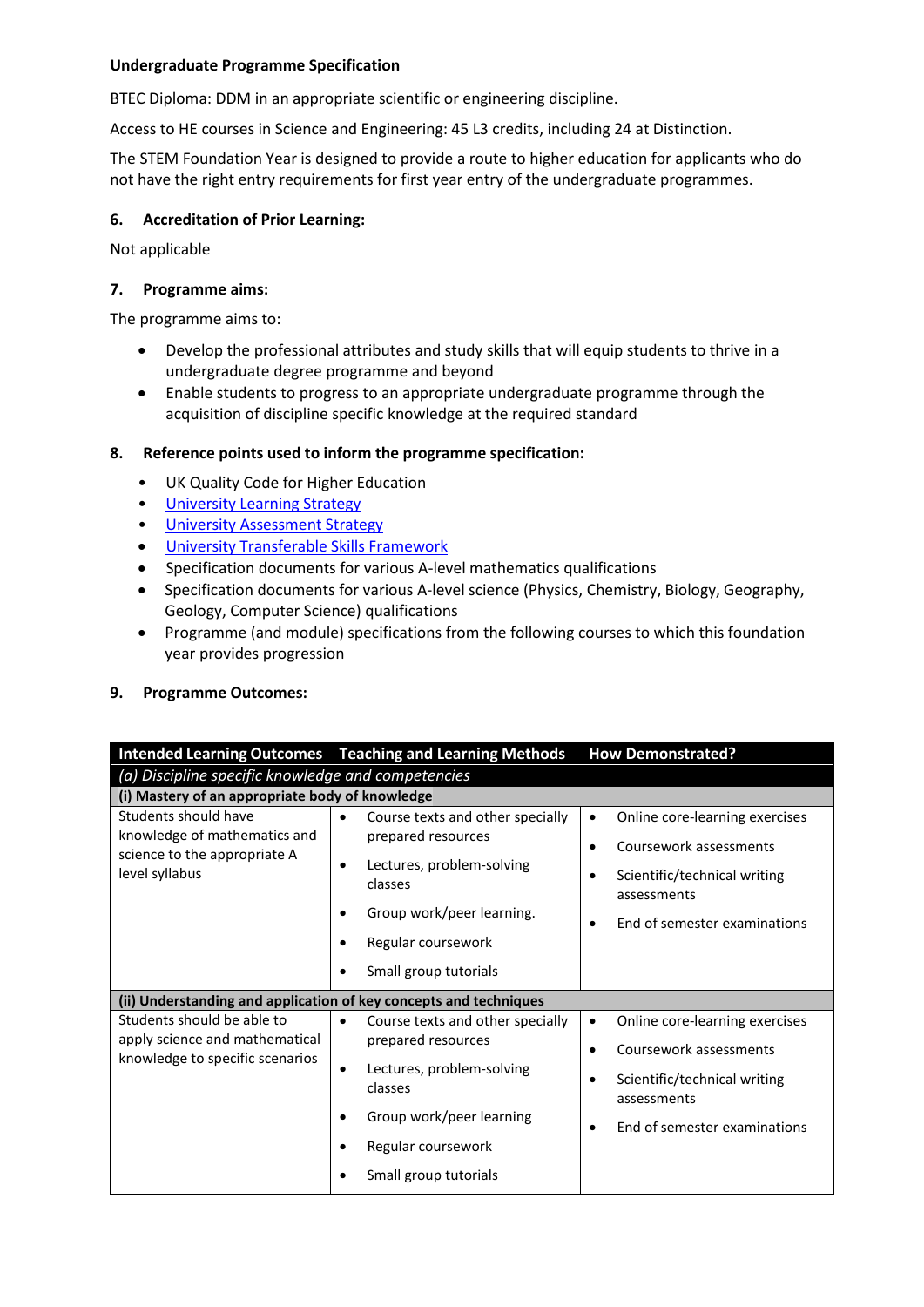| <b>Intended Learning Outcomes</b>                           | <b>Teaching and Learning Methods</b>                         | <b>How Demonstrated?</b>                                 |
|-------------------------------------------------------------|--------------------------------------------------------------|----------------------------------------------------------|
| (iii) Critical analysis of key issues                       |                                                              |                                                          |
| Students should be able to:                                 | $\bullet$<br>Induction sessions                              | Academic Portfolio Project<br>$\bullet$                  |
| explain the process of<br>$\bullet$                         | Resource based learning<br>$\bullet$                         | Experimental/project work<br>$\bullet$                   |
| scientific enquiry, the roles                               | Group work/peer learning<br>$\bullet$                        | Scientific/technical writing<br>$\bullet$                |
| of experiment and theory,<br>and the limits of science      | Skills sessions<br>$\bullet$                                 | assessments                                              |
| evaluate the reliability of<br>$\bullet$                    |                                                              |                                                          |
| information retrieved from                                  |                                                              |                                                          |
| electronic resources                                        |                                                              |                                                          |
| (iv) Clear and concise presentation of material             |                                                              |                                                          |
| Students should be able to                                  | Course texts and other specially<br>$\bullet$                | Scientific/technical writing<br>$\bullet$                |
| communicate scientific ideas                                | prepared resources                                           | assessments                                              |
| through written material and<br>oral presentations          | Lectures, seminars, problem-<br>$\bullet$                    | Academic Portfolio Project<br>$\bullet$                  |
|                                                             | solving classes                                              | <b>Academic Portfolio Presentation</b><br>$\bullet$      |
|                                                             | Small group tutorials<br>$\bullet$                           |                                                          |
|                                                             | Skills sessions<br>$\bullet$                                 |                                                          |
|                                                             | Formative feedback on<br>$\bullet$                           |                                                          |
|                                                             | presentation and reports                                     |                                                          |
| (v) Critical appraisal of evidence with appropriate insight |                                                              |                                                          |
| Students should be able to:                                 | Embedded throughout the                                      | Experimental/project work<br>$\bullet$                   |
| distinguish between<br>$\bullet$                            | programme in:                                                | Scientific/technical writing<br>$\bullet$                |
| precision and accuracy, and                                 | Course texts and other specially<br>$\bullet$                | assessments                                              |
| explain the role of<br>experimental error in the            | prepared resources                                           | Academic Portfolio Project<br>$\bullet$                  |
| scientific process                                          | Lectures, seminars, problem-<br>$\bullet$<br>solving classes |                                                          |
| evaluate the reliability of<br>٠<br>data and appreciate     | Group work/peer learning<br>$\bullet$                        |                                                          |
| associated errors and                                       | Small group tutorials<br>$\bullet$                           |                                                          |
| uncertainties                                               | Experimental/project work<br>$\bullet$                       |                                                          |
|                                                             |                                                              |                                                          |
| (vi) Other discipline specific competencies                 |                                                              |                                                          |
| Students should be able to:                                 | Embedded throughout the                                      | Online core-learning exercises<br>$\bullet$              |
| use mathematical models<br>$\bullet$                        | programme in:                                                | Coursework assessments<br>$\bullet$                      |
| to explain various features                                 | Course texts and other specially<br>$\bullet$                | Experimental/project work<br>$\bullet$                   |
| of scientific phenomena                                     | prepared resources                                           |                                                          |
| use mathematics as an<br>$\bullet$<br>integral part of the  | Lectures, seminars, problem-<br>$\bullet$<br>solving classes | Scientific/technical writing<br>$\bullet$<br>assessments |
| scientific process                                          | Group work/peer learning<br>$\bullet$                        | End of semester examinations<br>$\bullet$                |
| develop observational and<br>٠<br>descriptive skills in the | Small group tutorials<br>$\bullet$                           |                                                          |
| sciences                                                    | Experimental/project work<br>$\bullet$                       |                                                          |
|                                                             | Regular coursework                                           |                                                          |
|                                                             |                                                              |                                                          |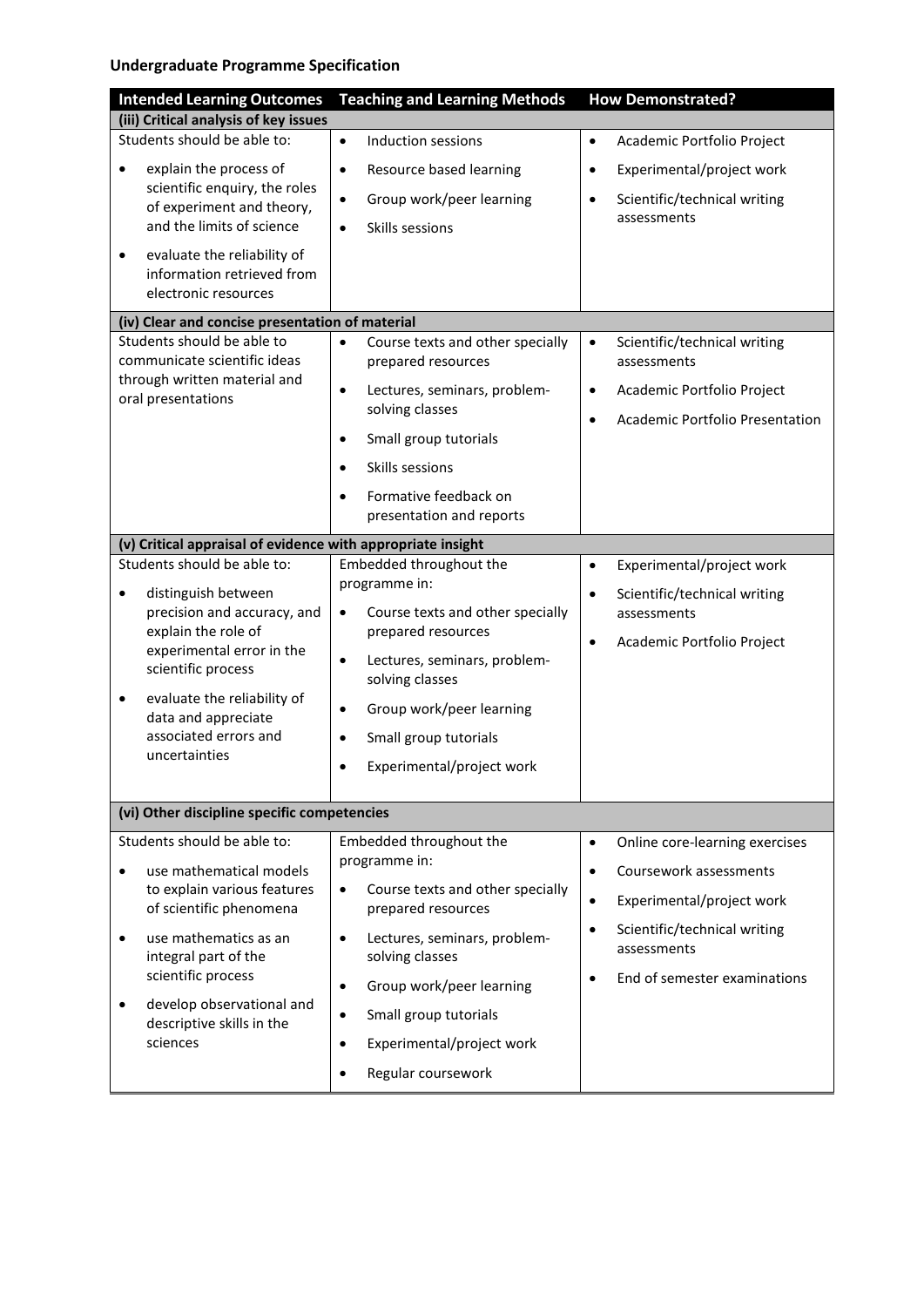| <b>Intended Learning Outcomes</b>                                                                                                                                                                                                                               | <b>Teaching and Learning Methods</b>                                                                                                                                                                                                                                | <b>How Demonstrated?</b>                                                                                                                                                                                                              |
|-----------------------------------------------------------------------------------------------------------------------------------------------------------------------------------------------------------------------------------------------------------------|---------------------------------------------------------------------------------------------------------------------------------------------------------------------------------------------------------------------------------------------------------------------|---------------------------------------------------------------------------------------------------------------------------------------------------------------------------------------------------------------------------------------|
| (b) Transferable skills                                                                                                                                                                                                                                         |                                                                                                                                                                                                                                                                     |                                                                                                                                                                                                                                       |
| (i) Oral communication                                                                                                                                                                                                                                          |                                                                                                                                                                                                                                                                     |                                                                                                                                                                                                                                       |
| Students should be able to<br>verbally communicate<br>mathematical and scientific<br>ideas at an appropriate level                                                                                                                                              | Course texts and other specially<br>$\bullet$<br>prepared resources.<br>Lectures, seminars, problem-<br>$\bullet$<br>solving classes.<br>Group work/peer learning.<br>$\bullet$<br>Small group tutorials with                                                       | Small group tutorials<br>$\bullet$<br>Problem-solving classes<br>$\bullet$<br><b>Academic Portfolio Presentation</b><br>$\bullet$                                                                                                     |
|                                                                                                                                                                                                                                                                 | formative feedback<br>Skill sessions<br>$\bullet$                                                                                                                                                                                                                   |                                                                                                                                                                                                                                       |
| (ii) Written communication                                                                                                                                                                                                                                      |                                                                                                                                                                                                                                                                     |                                                                                                                                                                                                                                       |
| Students should be able to<br>clearly communicate<br>mathematical and scientific<br>ideas in written form                                                                                                                                                       | Course texts and other specially<br>$\bullet$<br>prepared resources<br>Lectures, seminars, problem-<br>$\bullet$<br>solving classes<br>Group work/peer learning<br>$\bullet$<br>Small group tutorials with<br>٠<br>formative feedback<br>Skill sessions             | Small group tutorials<br>$\bullet$<br>Problem-solving classes<br>$\bullet$<br>Scientific/technical writing<br>$\bullet$<br>assessments<br>Academic Portfolio Project<br>$\bullet$<br>End of semester examinations<br>$\bullet$        |
|                                                                                                                                                                                                                                                                 |                                                                                                                                                                                                                                                                     |                                                                                                                                                                                                                                       |
| (iii) Information technology<br>Students should be able to<br>• use electronic<br>resources to find<br>information<br>• critically evaluate any<br>retrieved information<br>• use IT resourcesto<br>process data<br>• use IT to present<br>information and data | Course texts and other specially<br>$\bullet$<br>prepared resources<br>Lectures, seminars, problem-<br>$\bullet$<br>solving classes<br>Group work/peer learning<br>$\bullet$<br>Small group tutorials with<br>٠<br>formative feedback<br>Skill sessions             | Scientific/technical writing<br>$\bullet$<br>assessments<br>Academic Portfolio Project<br>$\bullet$<br><b>Academic Portfolio Presentation</b><br>$\bullet$                                                                            |
| (iv) Numeracy                                                                                                                                                                                                                                                   |                                                                                                                                                                                                                                                                     |                                                                                                                                                                                                                                       |
| Students should be able to<br>apply core mathematical<br>techniques to solve numerical<br>problems and analyse data                                                                                                                                             | Course texts and other specially<br>$\bullet$<br>prepared resources<br>Lectures, seminars, problem-<br>$\bullet$<br>solving classes<br>Group work/peer learning<br>$\bullet$<br>Small group tutorials with<br>$\bullet$<br>formative feedback<br>Regular coursework | Online core-learning exercises<br>$\bullet$<br>Coursework assessments<br>$\bullet$<br>Experimental/project work<br>$\bullet$<br>Scientific/technical writing<br>$\bullet$<br>assessments<br>End of semester examinations<br>$\bullet$ |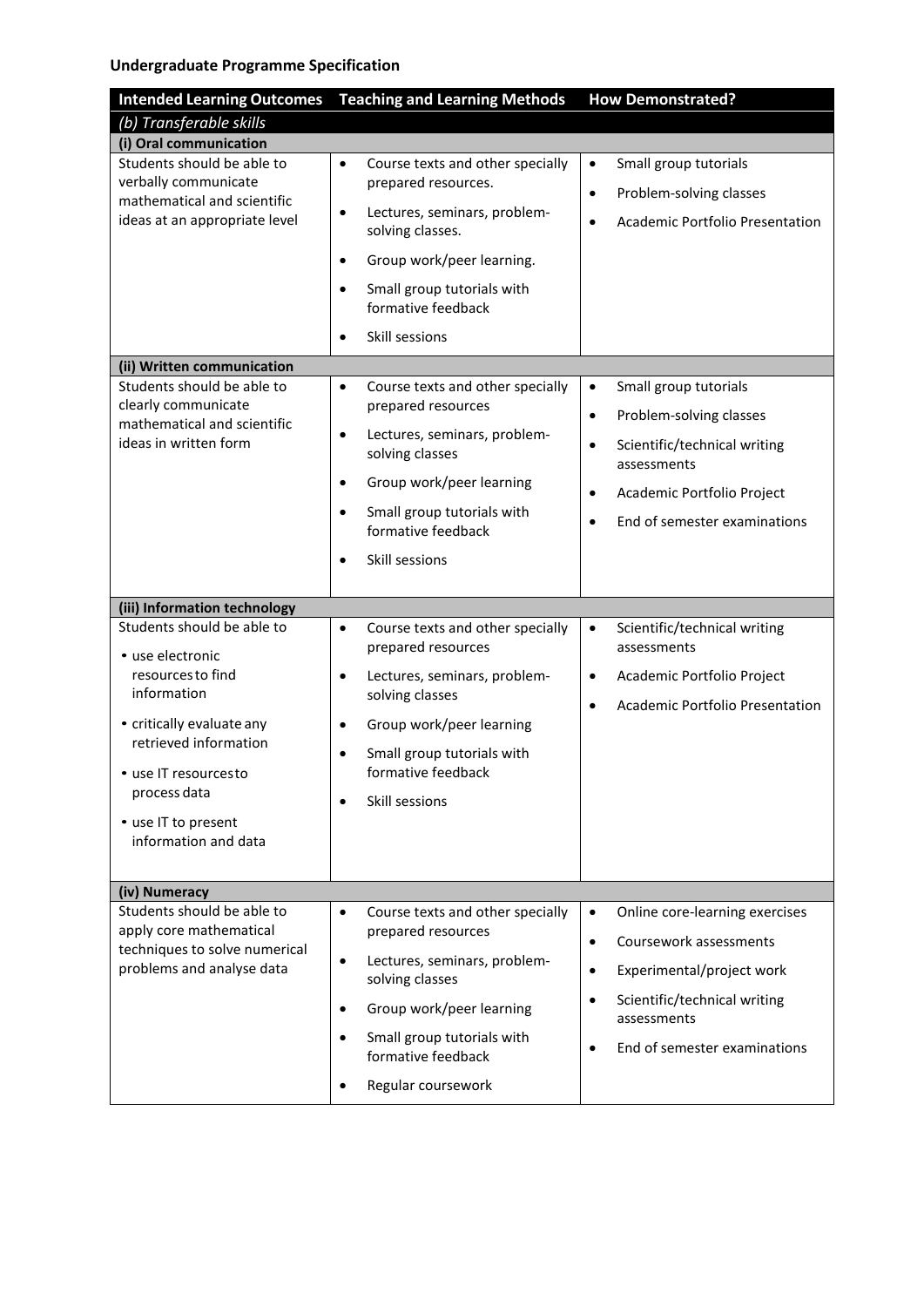| <b>Intended Learning Outcomes</b>                                                                      | <b>Teaching and Learning Methods</b>                            | <b>How Demonstrated?</b>                                 |
|--------------------------------------------------------------------------------------------------------|-----------------------------------------------------------------|----------------------------------------------------------|
| (v) Team working                                                                                       |                                                                 |                                                          |
| Students should be able to work<br>in groups to solve mathematical                                     | $\bullet$<br>Seminars and problem-solving<br>classes            | Seminars and problem-solving<br>$\bullet$<br>classes.    |
| and scientific problems                                                                                | Group work/peer learning<br>$\bullet$                           | Experimental/project work<br>$\bullet$                   |
|                                                                                                        | Small group tutorials<br>$\bullet$                              |                                                          |
|                                                                                                        | Experimental/project work with<br>formative feedback            |                                                          |
|                                                                                                        | Skill sessions<br>$\bullet$                                     |                                                          |
| (vi) Problem solving                                                                                   |                                                                 |                                                          |
| To apply scientific and<br>mathematical knowledge to a                                                 | Course texts and other specially<br>$\bullet$                   | Online core-learning exercises<br>$\bullet$              |
| wide variety of problems                                                                               | prepared resources                                              | Coursework assessments<br>$\bullet$                      |
|                                                                                                        | Lectures, seminars, problem-<br>$\bullet$<br>solving classes    | Scientific/technical writing<br>$\bullet$<br>assessments |
|                                                                                                        | Group work/peer learning<br>$\bullet$                           | Experimental/project work<br>$\bullet$                   |
|                                                                                                        | Small group tutorials                                           | End of semester examinations                             |
| (vii) Information handling                                                                             |                                                                 |                                                          |
| Students should be able to                                                                             | Course texts and other specially<br>$\bullet$                   | Online core-learning exercises<br>$\bullet$              |
| correctly analyse and present<br>scientific information and draw<br>appropriate conclusions            | prepared resources                                              | Coursework assessments<br>$\bullet$                      |
|                                                                                                        | $\bullet$<br>Lectures, seminars, problem-<br>solving classes    | Experimental/project work<br>$\bullet$                   |
|                                                                                                        | Small group tutorials<br>$\bullet$                              | Scientific/technical writing<br>$\bullet$                |
|                                                                                                        | Skills sessions                                                 | assessments                                              |
|                                                                                                        |                                                                 | End of semester examinations                             |
| (viii) Skills for lifelong learning                                                                    |                                                                 |                                                          |
| Students should be able to                                                                             | Course texts and other specially<br>$\bullet$                   | Online core-learning exercises<br>$\bullet$              |
| make and organise an<br>ordered set of course and                                                      | prepared resources<br>Lectures, seminars, problem-<br>$\bullet$ | Scientific/technical writing<br>$\bullet$<br>assessments |
| revision notes                                                                                         | solving classes                                                 | Coursework assessments<br>$\bullet$                      |
| organise their time<br>٠<br>effectively                                                                | Small group tutorials<br>$\bullet$                              | Experimental/project work<br>$\bullet$                   |
| record and reflect on their<br>$\bullet$                                                               | Group work/peer learning<br>$\bullet$                           | End of semester examinations<br>$\bullet$                |
| learning experiences                                                                                   | Experimental/project work<br>$\bullet$                          | Academic Portfolio Project                               |
| assimilate and draw<br>٠<br>accurate conclusions from<br>a wide variety of data and<br>other resources | Skills sessions                                                 | Academic Portfolio Presentation                          |
| effectively communicate<br>٠<br>scientific conclusions in<br>both written and oral form                |                                                                 |                                                          |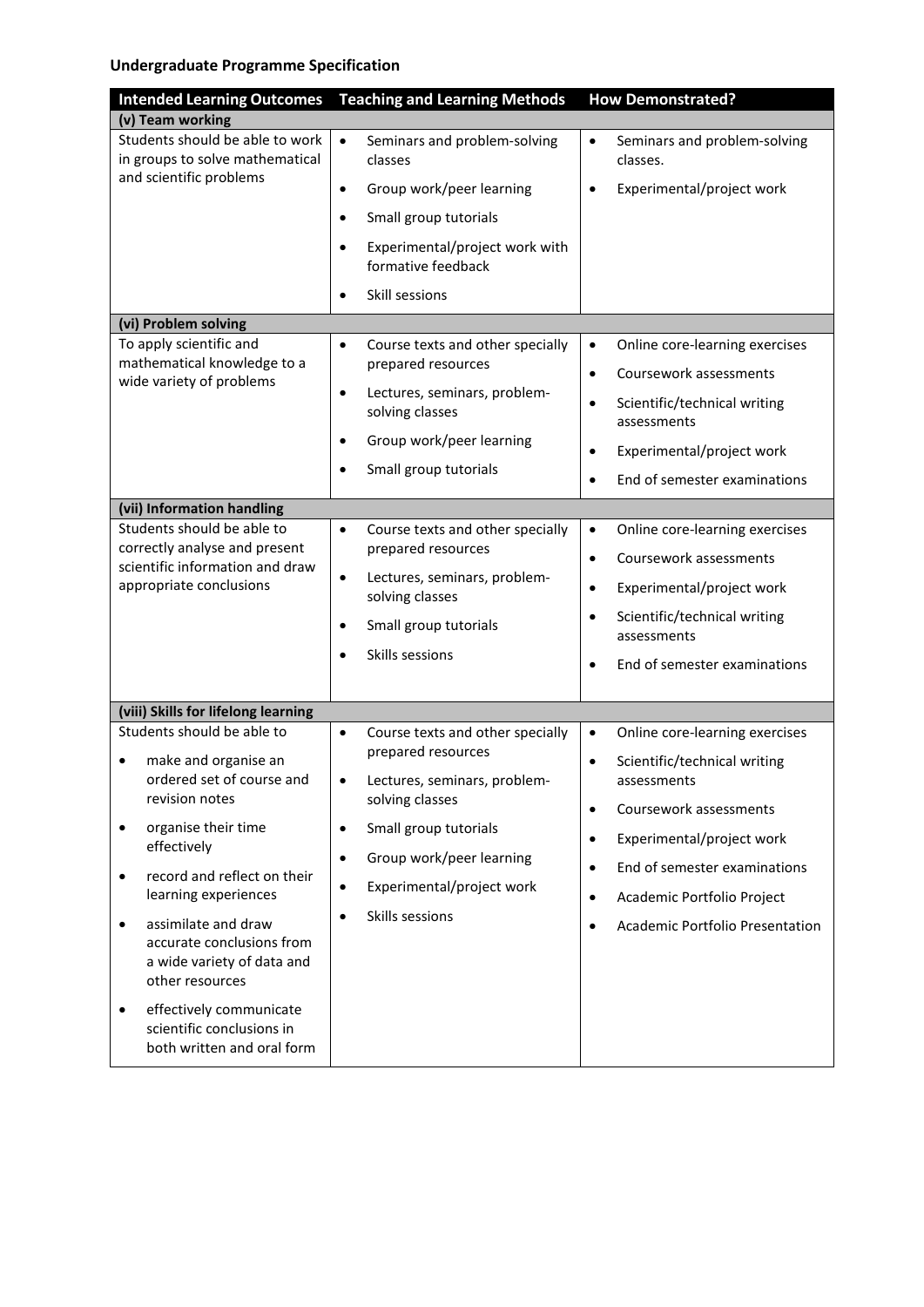#### **10. Progression points:**

The following additional award requirements for this programme have been approved.

Progression from Year 0 to Year 1:

Students will be required to pass **all** Foundation Year modules.

Resits will be offered for all modules except for the following modules:

- FS0023 Laboratory Skills
- FS0050 Academic Portfolio Project
- CH0062 Introductory Chemistry Practical

Reassessment will ordinarily be offered on one occasion only. However, certain coursework assessment components are not-resittable, as detailed in the module specification documents.

For students intending to study degrees in **Geography, Geology, Informatics, or the Natural Sciences** there are **no other** additional progression requirements.

For students intending to study degrees **in Engineering, Mathematics, or Physics and Astronomy**, there is the additional progression requirement to pass the examination component of both FS0031 Mathematics 1 and FS0032 Mathematics 2 (see Appendix 3: Progression Table).

For students intending to study degrees in **Chemistry** the additional progression requirements are:

- Module CH0062 requires at least 75% completion of the lab sessions
- Module FS0031 Mathematics 1 requires a mark of at least 40% in the final exam

Where a student fails to meet the progression requirement to obtain 40% in the examination component of a mathematics module (FS0031 and/or FS0032), a resit of the examination will be offered even if the module has been passed.

In cases where a student has failed to meet a requirement to progress he or she will be required to withdraw from the course. However, a student who passes 120 credits, but fails to meet the additional modular school progression requirements after reassessment, may be offered a transfer to another course with lesser progression requirements.

#### **11. Special features:**

Not applicable

#### **12. Indications of programme quality**

The teaching methodology for STEM foundation year programme has been informed from established foundation year programmes within the university.

#### **13. External Examiner(s) reports**

Not applicable.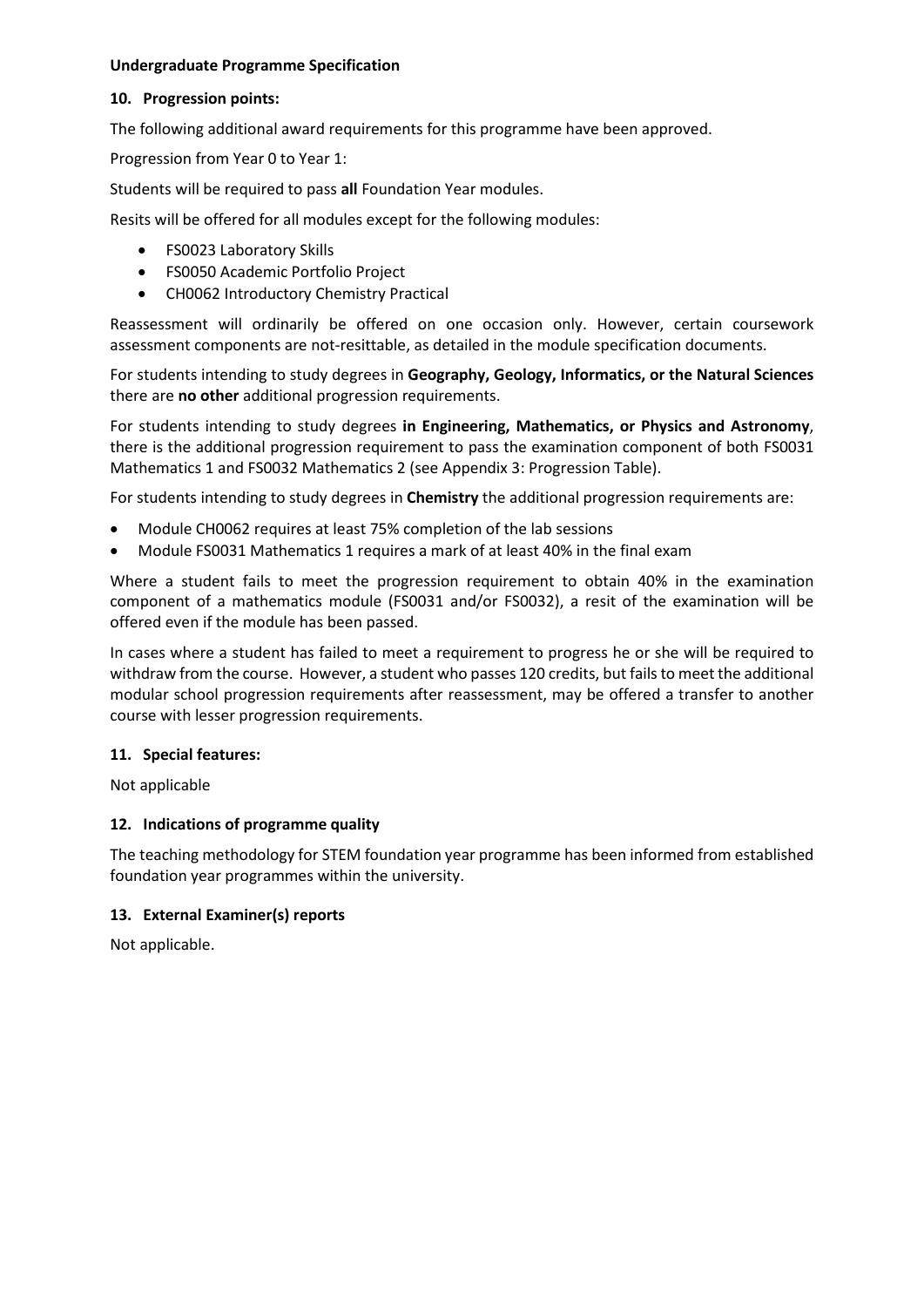# **Appendix 1: Programme structure (programme regulations)**

# **Stream 1: Geography, Geology and Natural Sciences**

|                  | Code          | Title                                         | <b>Credits</b> |
|------------------|---------------|-----------------------------------------------|----------------|
| Semester 1       |               |                                               |                |
|                  | FS0031        | Mathematics 1                                 | 15             |
|                  | <b>FS0043</b> | <b>Waves and Matter</b>                       | 15             |
| Semester 2       |               |                                               |                |
|                  | GY0011        | Principles of Earth Science and Earth Systems | 15             |
|                  | NT0001        | Principles of Biological Sciences             | 15             |
| <b>Year Long</b> | <b>FS0033</b> | <b>Introductory Data Analysis</b>             | 15             |
|                  | <b>FS0050</b> | Academic Portfolio Project                    | 15             |
|                  | CH0061        | Introduction to Chemistry                     | 30             |
|                  |               | <b>Total Credits</b>                          | 120            |

# **Stream 2: Chemistry**

|                  | Code          | Title                                         | <b>Credits</b> |
|------------------|---------------|-----------------------------------------------|----------------|
| Semester 1       |               |                                               |                |
|                  | <b>FS0031</b> | <b>Mathematics 1</b>                          | 15             |
|                  | FS0043        | <b>Waves and Matter</b>                       | 15             |
| Semester 2       |               |                                               |                |
|                  | GY0011        | Principles of Earth Science and Earth Systems |                |
|                  | ΟR            | ΟR                                            | 15             |
|                  | NT0001        | Principles of Biological Sciences             |                |
|                  | CH0062        | <b>Introductory Chemistry Practical</b>       | 15             |
| <b>Year Long</b> | FS0033        | <b>Introductory Data Analysis</b>             | 15             |
|                  | <b>FS0050</b> | Academic Portfolio Project                    | 15             |
|                  | CH0061        | Introduction to Chemistry                     | 30             |
|                  |               | <b>Total Credits</b>                          | 120            |

# **Stream 3: Engineering and Physics & Astronomy**

|                   | <b>Code</b>   | <b>Title</b>                         | <b>Credits</b> |
|-------------------|---------------|--------------------------------------|----------------|
| Semester 1        |               |                                      |                |
|                   | FS0031        | <b>Mathematics 1</b>                 | 15             |
|                   | FS0041        | Mechanics 1                          | 15             |
|                   | FS0043        | <b>Waves and Matter</b>              | 15             |
| <b>Semester 2</b> |               |                                      |                |
|                   | FS0032        | <b>Mathematics 2</b>                 | 15             |
|                   | FS0042        | Mechanics 2                          | 15             |
|                   | <b>FS0044</b> | Electromagnetism and Quantum Physics | 15             |
| <b>Year Long</b>  | FS0023        | Laboratory Skills                    | 15             |
|                   | <b>FS0050</b> | Academic Portfolio Project           | 15             |
|                   |               | <b>Total Credits</b>                 | 120            |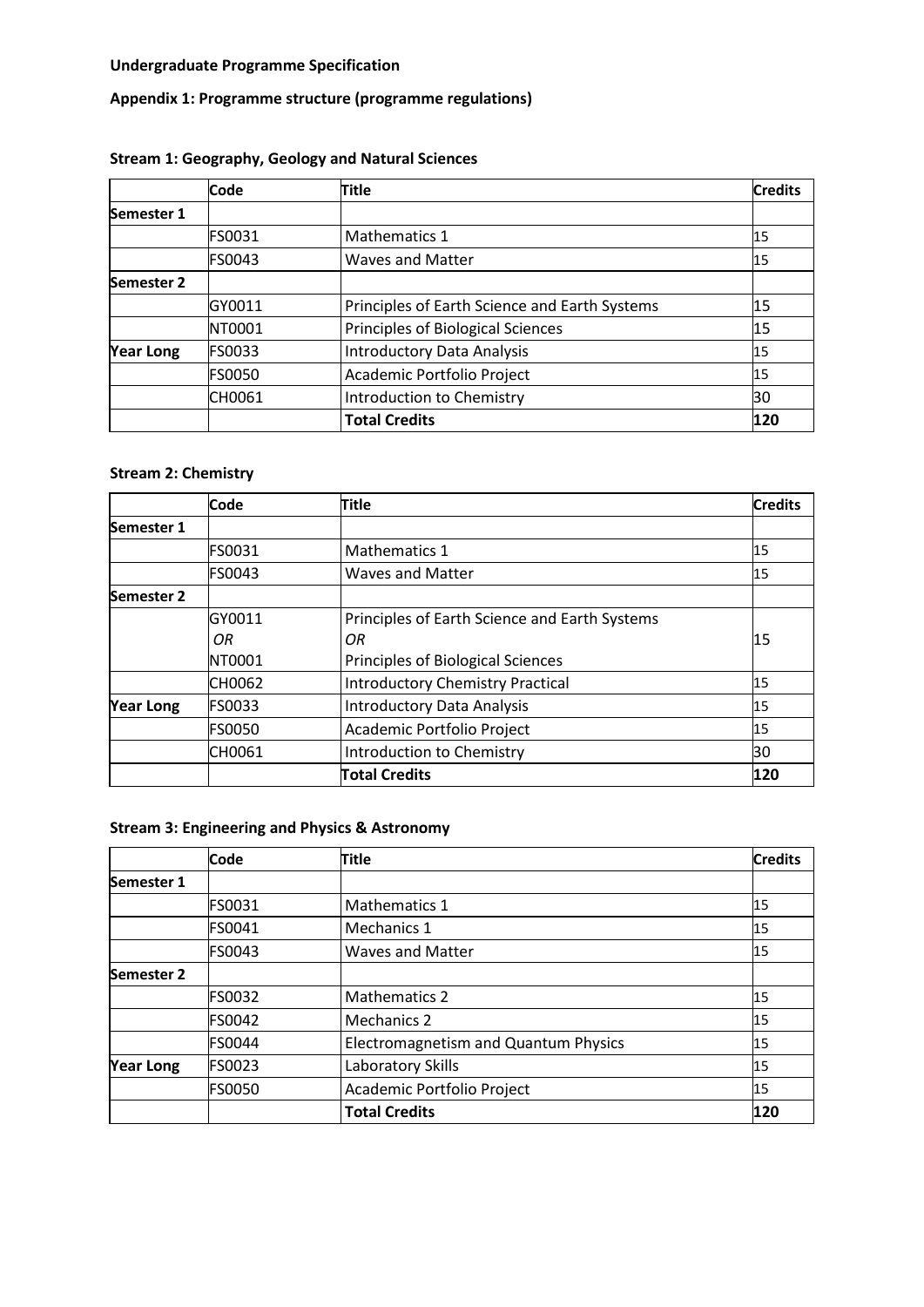#### **Stream 4: Mathematics**

|            | Code          | <b>Title</b>                          | <b>Credits</b> |
|------------|---------------|---------------------------------------|----------------|
| Semester 1 |               |                                       |                |
|            | FS0031        | Mathematics 1                         | 15             |
|            | FS0041        | Mechanics 1                           | 15             |
|            | CO0004        | <b>Creating Software Applications</b> | 15             |
| Semester 2 |               |                                       |                |
|            | <b>FS0032</b> | <b>Mathematics 2</b>                  | 15             |
|            | FS0042        | Mechanics 2                           | 15             |
|            | CO0005        | Introduction to Programming           | 15             |
| Year Long  | <b>FS0033</b> | <b>Introductory Data Analysis</b>     | 15             |
|            | <b>FS0050</b> | Academic Portfolio Project            | 15             |
|            |               | <b>Total Credits</b>                  | 120            |

### **Stream 5: Informatics**

|                  | Code          | Title                                         | <b>Credits</b> |
|------------------|---------------|-----------------------------------------------|----------------|
| Semester 1       |               |                                               |                |
|                  | FS0031        | Mathematics 1                                 | 15             |
|                  | FS0041        | Mechanics 1                                   | 15             |
|                  | CO0004        | <b>Creating Software Applications</b>         | 15             |
| Semester 2       |               |                                               |                |
|                  | GY0011        | Principles of Earth Science and Earth Systems | 15             |
|                  | NT0001        | Principles of Biological Sciences             | 15             |
|                  | CO0005        | Introduction to Programming                   | 15             |
| <b>Year Long</b> | <b>FS0033</b> | <b>Introductory Data Analysis</b>             | 15             |
|                  | <b>FS0050</b> | Academic Portfolio Project                    | 15             |
|                  |               | <b>Total Credits</b>                          | 120            |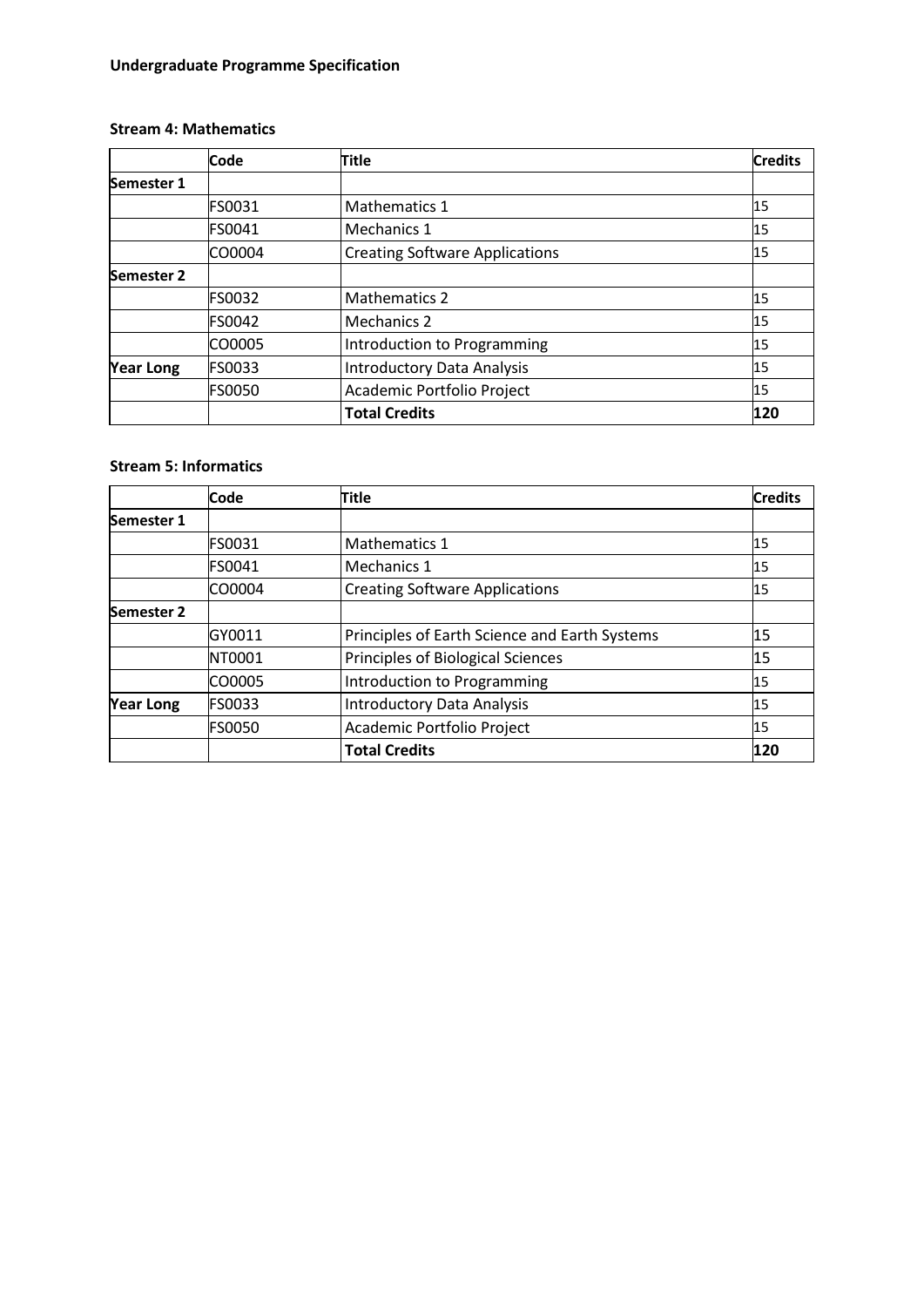## **Appendix 2: Module specifications**

See [module specification database](http://www.le.ac.uk/sas/courses/documentation)

#### **Appendix 3: Progression Table**

To progress onto Year 1, students are required to pass **all** Foundation Year modules.

Some degree programmes have additional requirements (below) as explained in section 10.

| <b>Degree Programme</b>                      | <b>Additional Progression Requirements</b>                                                                                                                                                                                                                                                |
|----------------------------------------------|-------------------------------------------------------------------------------------------------------------------------------------------------------------------------------------------------------------------------------------------------------------------------------------------|
| Chemistry<br><b>BSc with Foundation Year</b> | In addition to passing FS0031 with a module mark of at least 40%, a mark of at<br>least 40% must be obtained in the FS0031 exam.<br>In addition to passing CH0062 with a module mark of at least 40%, a student<br>must complete 75% of the laboratory sessions and associated write-ups. |
| <b>Computer Science</b>                      |                                                                                                                                                                                                                                                                                           |
| <b>BSc with Foundation Year</b>              | None                                                                                                                                                                                                                                                                                      |
| Engineering                                  | In addition to passing FS0031 and FS0032 with a module mark of at least 40%,                                                                                                                                                                                                              |
| <b>BEng with Foundation Year</b>             | a mark of at least 40% must be obtained in each of the FS0031 and FS0032<br>exams.                                                                                                                                                                                                        |
| Geography                                    | <b>None</b>                                                                                                                                                                                                                                                                               |
| <b>BSc with Foundation Year</b>              |                                                                                                                                                                                                                                                                                           |
| Geology                                      |                                                                                                                                                                                                                                                                                           |
| <b>BSc with Foundation Year</b>              | None                                                                                                                                                                                                                                                                                      |
| <b>Mathematics</b>                           | In addition to passing FS0031 and FS0032 with a module mark of at least 40%,                                                                                                                                                                                                              |
| <b>BSc with Foundation Year</b>              | a mark of at least 40% must be obtained in each of the FS0031 and FS0032<br>exams.                                                                                                                                                                                                        |
| <b>Natural Sciences</b>                      |                                                                                                                                                                                                                                                                                           |
| <b>BSc with Foundation Year</b>              | None                                                                                                                                                                                                                                                                                      |
| Physics and Astronomy                        | In addition to passing FS0031 and FS0032 with a module mark of at least 40%,                                                                                                                                                                                                              |
| <b>BSc with Foundation Year</b>              | a mark of at least 40% must be obtained in each of the FS0031 and FS0032<br>exams.                                                                                                                                                                                                        |